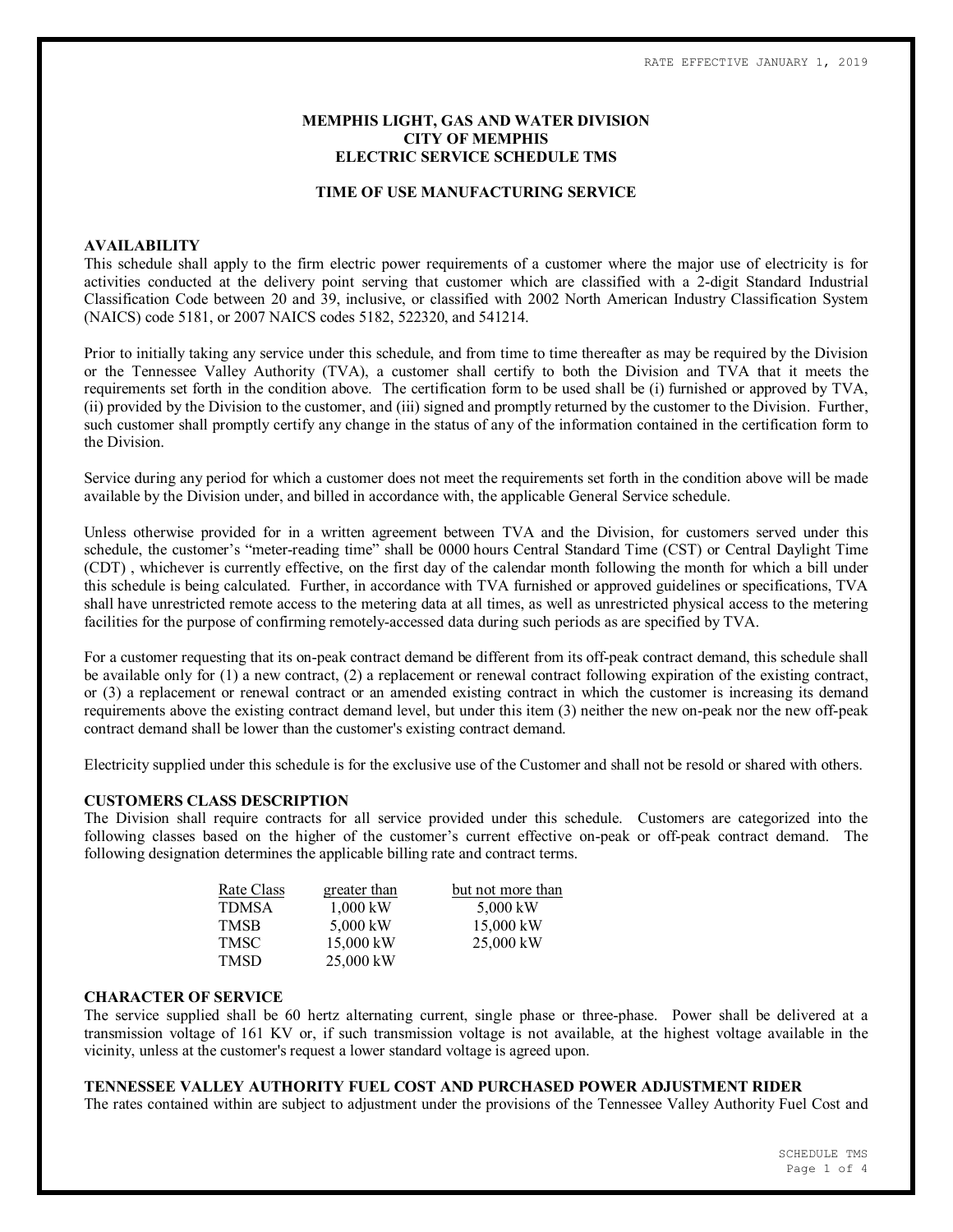Purchased Power Adjustment Rider (FCA). The FCA rates are published monthly and can be accessed through www.mlgw.com.

#### **ADJUSTMENT**

The base demand and energy charges shall be increased or decreased in accordance with the current Adjustment Addendum published by TVA. In addition, such charges shall be increased or decreased to correspond to increases or decreases determined by TVA in the value of the hydro generation benefit allocated to residential customers.

Loss adjustments are made to retail rates and to the monthly FCA adjustment under the Adjustment Addendum to recognize additional distribution cost of providing service to the retail customers. The loss factors applied to customers that take service at transmission voltages of 115 kV or higher shall be set to 0%.

### **DETERMINATION OF SEASONAL PERIODS**

Summer Period shall mean the June, July, August, and September billing months. Winter Period shall mean the December, January, February, and March billing months. Transition Period shall mean the April, May, October, and November billing months.

### **DETERMINATION OF ON-PEAK AND OFF-PEAK HOURS**

Except for Saturdays and Sundays and the weekdays that are observed as Federal holidays for New Year's Day, Memorial Day, Independence Day, Labor Day, Thanksgiving Day, and Christmas Day, on-peak hours for each day shall be from 1 p.m. to 7 p.m. from April through October and from 4 a.m. to 10 a.m. during all remaining months. All other hours of each day that are not otherwise defined as on-peak hours and all hours of such excepted days shall be off-peak hours. Such times shall be CST or CDT, whichever is then in effect. Said on-peak and off-peak hours are subject to change by TVA. In the event TVA determines that such changed on-peak and off-peak hours are appropriate, it shall so notify the Division at least 12 months prior to the effective date of such changed hours, and the Division shall promptly notify customer.

# **DETERMINATION OF ON-PEAK AND OFF-PEAK DEMANDS, MAXIMUM METERED DEMAND, AND ENERGY AMOUNTS**

The on-peak and off-peak kWh for any month shall be the energy amounts taken during the respective hours of the month designated under this schedule as on-peak and off-peak hours; provided, however, that notwithstanding the metered energy amount, the off-peak energy for any month shall in no case be less than the product of (1) the off-peak billing demand as calculated in the paragraph below and (2) 110 hours (reflecting a 15 percent load factor applied to the average number of hours in a month) at the applicable rate of Off-peak Block 1.

The Division shall meter the on-peak and off-peak demands in kW of all customers taking service under this schedule. The on-peak metered demand and off-peak metered demand for any month shall be determined separately for the respective hours of the month designated under this schedule as on-peak and off-peak hours. In each case, the metered demand shall be the highest average demand during any 30-consecutive-minute period beginning or ending on a clock hour of the month of the load metered in kW, and, except as provided below in this section, such amounts shall be used as the on-peak and off-peak billing demands. The maximum metered demand for any month shall be the higher of (1) the highest on-peak metered demand in the month or (2) the highest off-peak metered demand in the month. The on-peak billing demand shall in no case be less than the sum of (1) 30 percent of the first 5,000 kW, (2) 40 percent of the next 20,000 kW, (3) 50 percent of the next 25,000 kW, (4) 60 percent of the next 50,000 kW, (5) 70 percent of the next 100,000 kW, (6) 80 percent of the next 150,000 kW, and (7) 85 percent of all kW in excess of 350,000 kW of the higher of the currently effective on-peak contract demand or the highest on-peak billing demand established during the preceding 12 months. The off-peak billing demand shall in no case be less than the sum of (1) 30 percent of the first 5,000 kW, (2) 40 percent of the next 20,000 kW, (3) 50 percent of the next 25,000 kW, (4) 60 percent of the next 50,000 kW, (5) 70 percent of the next 100,000 kW, (6) 80 percent of the next 150,000 kW, and (7) 85 percent of all kW in excess of 350,000 kW of the higher of the currently effective off-peak contract demand or the highest off-peak billing demand established during the preceding 12 months. The maximum billing demand for any month shall be the higher of (1) the on-peak billing demand or (2) the off-peak billing demand in the month.

### **FACILITIES RENTAL CHARGE**

There shall be no facilities rental charge under this schedule for delivery at transmission voltage levels of 161 kV or higher.

For delivery at less than 161 kV, there shall be added to the customer's bill a facilities rental charge. This charge shall be \$0.38 per kW per month except for delivery at voltages below 46 kV, in which case the charge shall be \$0.97 per kW per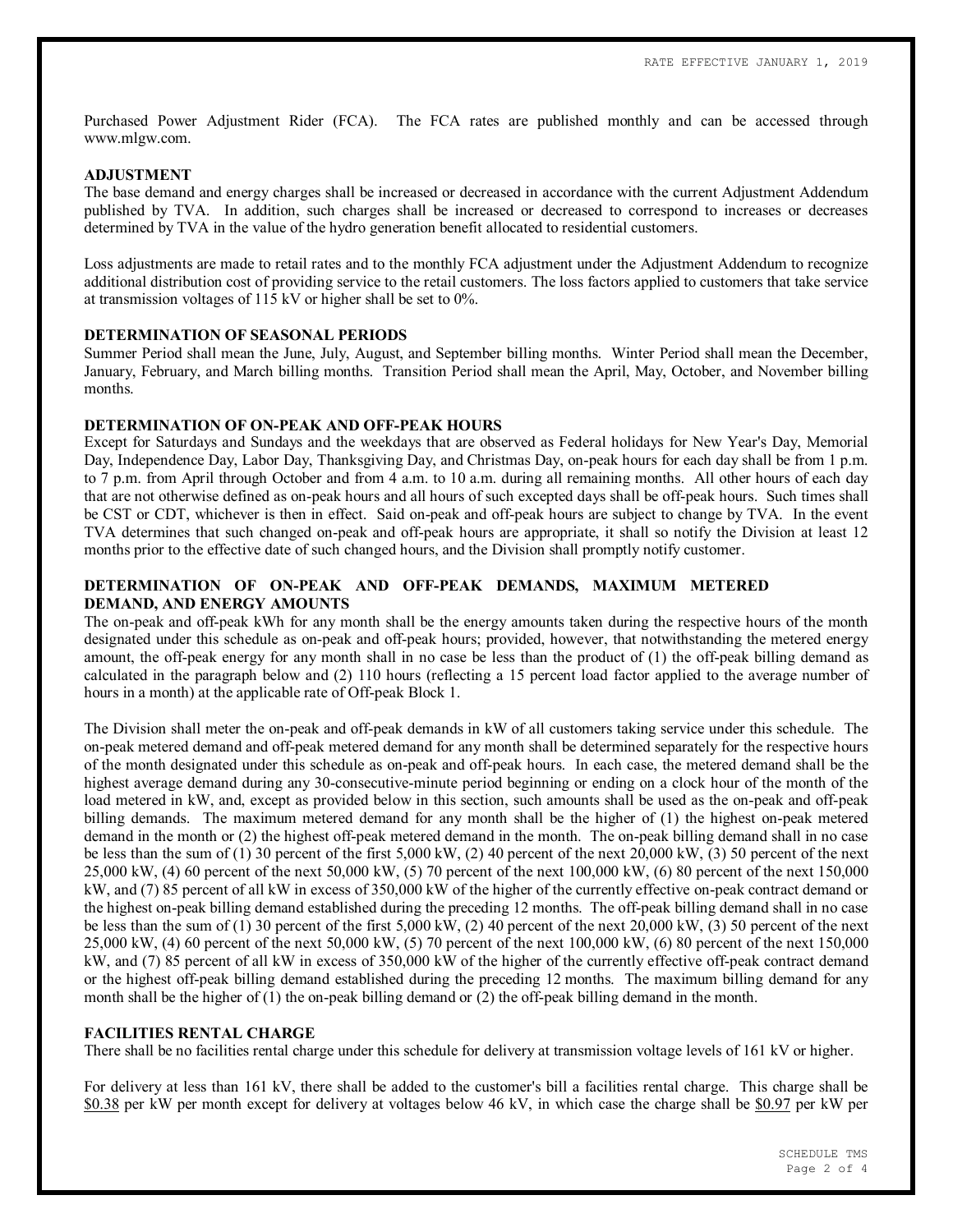month for the first 10,000 kW and \$0.76 per kW per month for the excess over 10,000 kW. Such charge shall be applied to the highest of (1) the highest on-peak or off-peak billing demand established during the latest 12-consecutive-month period, (2) the customer's currently effective on-peak contract demand, or (3) the customer's currently effective off-peak contract demand and shall be in addition to all other charges under this schedule, including minimum bill charges.

# **REACTIVE DEMAND CHARGES**

If the reactive demand (in kVAR) is lagging during the 30-consecutive-minute period in which the customer's highest metered demand occurs, there shall be added to the customer's bill a reactive charge of \$1.49 per kVAR of the amount, if any, by which the reactive demand exceeds 33 percent of such metered demand. If the reactive demand (in kVAR) is leading during the 30-consecutive-minute period in which the customer's lowest metered demand (excluding any metered demands which are less than 25 percent of the highest metered demand) occurs, there shall be added to the customer's bill a reactive charge of \$1.17 per kVAR of the amount of reactive demand. Such charges shall be in addition to all other charges under this schedule, including minimum bill charges.

### **MINIMUM MONTHLY BILL**

The monthly bill under this schedule, excluding any facilities rental charges and any reactive charges, shall not be less than the sum of (1) the base service and TVA administrative charges, (2) the portion of the base demand charge, as adjusted, (but excluding the additional portion thereof applicable to excess of billing demand over contract demand) applicable to on-peak billing demand applied to the customer's on-peak billing demand, (3) the portion of the base demand charge, as adjusted, (but excluding the additional portion thereof applicable to excess of billing demand over contract demand) applicable to any excess of off-peak over on-peak billing demand applied to the amount, if any, by which the customer's off-peak billing demand exceeds its on-peak billing demand, (4) the base on-peak energy charge, as adjusted, applied to the customer's onpeak energy takings, and (5) the base off-peak energy charge, as adjusted, applied to the higher of customer's actual off-peak energy takings or the minimum off-peak energy takings amount provided for in the first paragraph of the section of this schedule entitled "Determination of On-peak and Off-peak Demands, Maximum Metered Demand, and Energy Amounts".

The Division may require minimum bills higher than those stated above.

# **CONTRACT REQUIREMENT**

Under TDMSA, the contract shall be for an initial term of at least 1 year and extended automatically from year to year thereafter. After the initial term, the TDMSA contract may be terminated upon not less than a 90 day notice.

Under the TMSB, TMSC and TMSD rates, the contract shall be for an initial term of at least 5 years and any renewals or extensions of the initial contract shall be for a term of at least 5 years. After 10 years of service, any such contract for the renewal or extension of service may provide for termination upon not less than a 16-month notice.

The customer shall contract for its maximum requirements, which shall not exceed the amount of power capable of being used by customer, and the Division shall not be obligated to supply power in greater amount at any time than the customer's currently effective on-peak or off-peak contract demand. If the customer uses any power other than that supplied by the Division under this schedule, the contract will include other special provisions. The schedule in any power contract shall be subject to adjustment, modification, change, or replacement from time to time as provided under the power contract between the Division and TVA.

#### **PAYMENT**

Rates and charges included within are net. In the event that any bill is not paid on or before the delinquent date shown on bill, there shall be added to the bill an amount equal to 5 percent on the first \$250.00 of the bill plus one percent on any portion of the bill exceeding \$250.00; to any amount remaining unpaid 30 days after the delinquent date of the bill, there shall be added a penalty of one percent, and an additional one percent shall be added at the end of each successive 30-day period until the amount is paid in full.

### **SINGLE-POINT DELIVERY**

The charges under this schedule are based upon the supply of service through a single delivery and metering point, and at a single voltage. If service is supplied to the same customer through more than one point of delivery or at different voltages, the supply of service at each delivery and metering point and at each different voltage shall be separately metered and billed.